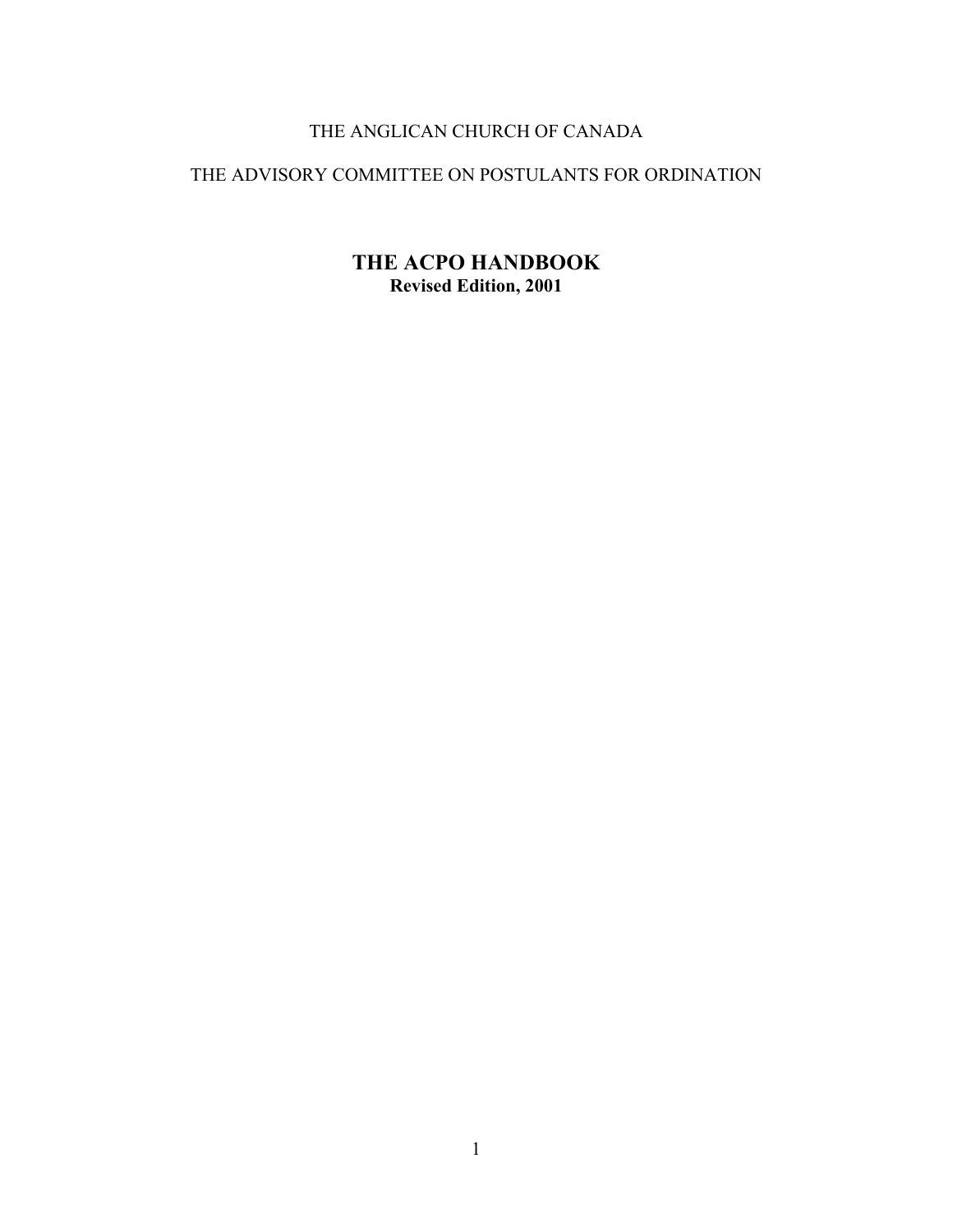# **CONTENTS**

| Overview of the ACPO Process          | page 3  |  |
|---------------------------------------|---------|--|
| <b>ACPO Personnel and Their Roles</b> | page 5  |  |
| The Application Process               | page 7  |  |
| The Selection and Work of Assessors   | page 9  |  |
| The ACPO Chaplain                     | page 10 |  |
| A Sample Conference Schedule          | page 11 |  |
| Provincial Supplement for Secretaries | page 12 |  |
| Appendix - ACPO Documents             | page 13 |  |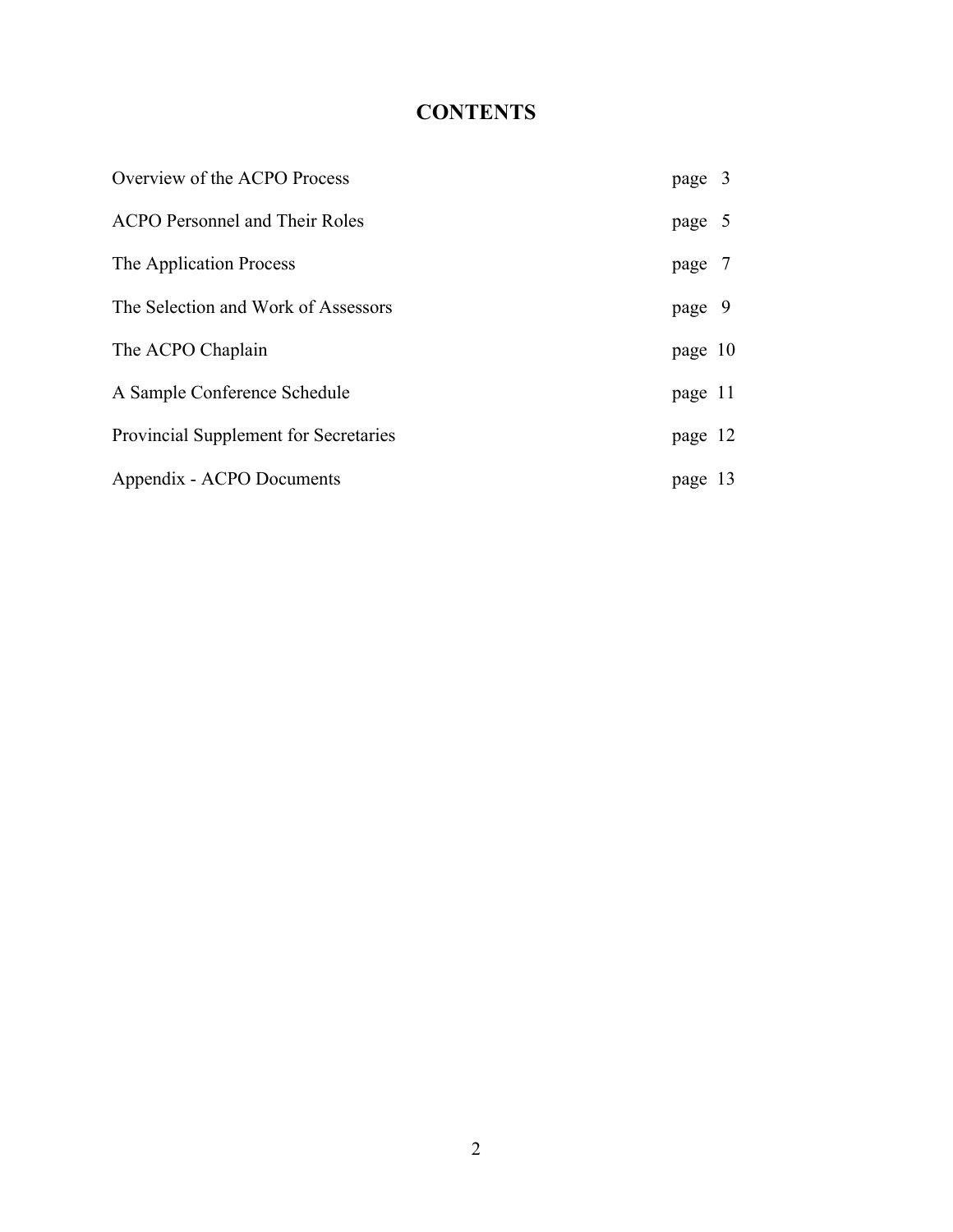# **BRIEF OVERVIEW OF THE ACPO PROCESS**

# **The ACPO Mandate**

The Advisory Committee on Postulants for Ordination, ACPO, is responsible for a national discernment process advisory to bishops. At annual (some bi-annual) discernment conferences, held in four provinces across Canada, ACPO evaluates all persons seeking acceptance as postulants for ordination to the priesthood in the Anglican Church of Canada and provides a prescriptive evaluative report for bishops and those assessed. A typical ACPO report advises a bishop about the 'personal strengths and weaknesses of candidates, the nature of their personal faith, their present understanding and potential for Christian ministry, and their understanding of vocation.'

ACPO is one of the four arenas (parish, diocese, training institution/theological college, ACPO) of the discernment process used by bishops. Each arena has a specific responsibility in the discernment process. It is the primary responsibility of ACPO to assess for the wider church on issues related to character, charisms and call to ordered ministry. Responsibilities for ACPO also include:

- evaluating candidates in the areas of spirituality and church life, pastoral and social concern, and personal characteristics, using the national *Checklist of Indicators*
- identifying areas in which the candidate needs to grow
- offering advice regarding the pursuit of other forms of ministry

It is the responsibility of the bishop and training institution/theological college, in an intentional process, to make decisions about programmes of education and formation suitable both for the candidate and for the particular form of ministry for which s/he is preparing. This function is no longer performed by ACPO.

ACPO is organized on a Provincial basis and is held accountable to the House of Bishops through Provincial structures, e.g. the Metropolitan and Provincial House of Bishops. Each Province has a coordinating committee which usually consists of a Bishop, Secretary and member-at-large. It is suggested that the Secretary and member-at-large be from different orders. All three members of the coordinating committee should have had some experience with the ACPO process.

#### **Applicants** to ACPO are required:

- 1) to fill out a comprehensive Information Form supplied by the diocese
- 2) to write a brief autobiography and two essays which develop an understanding of ministry in general and ordained ministry in particular
- 3) to supply name, address and telephone numbers of three referees who will complete a reference questionnaire sent out by the Provincial Secretary
- 4) if married or engaged, to provide a letter from their spouse or fiance(e) in support of the application to ACPO and the applicant's call to the ordained ministry
- 5) to attend a weekend assessment conference which runs from Friday noon until Sunday noon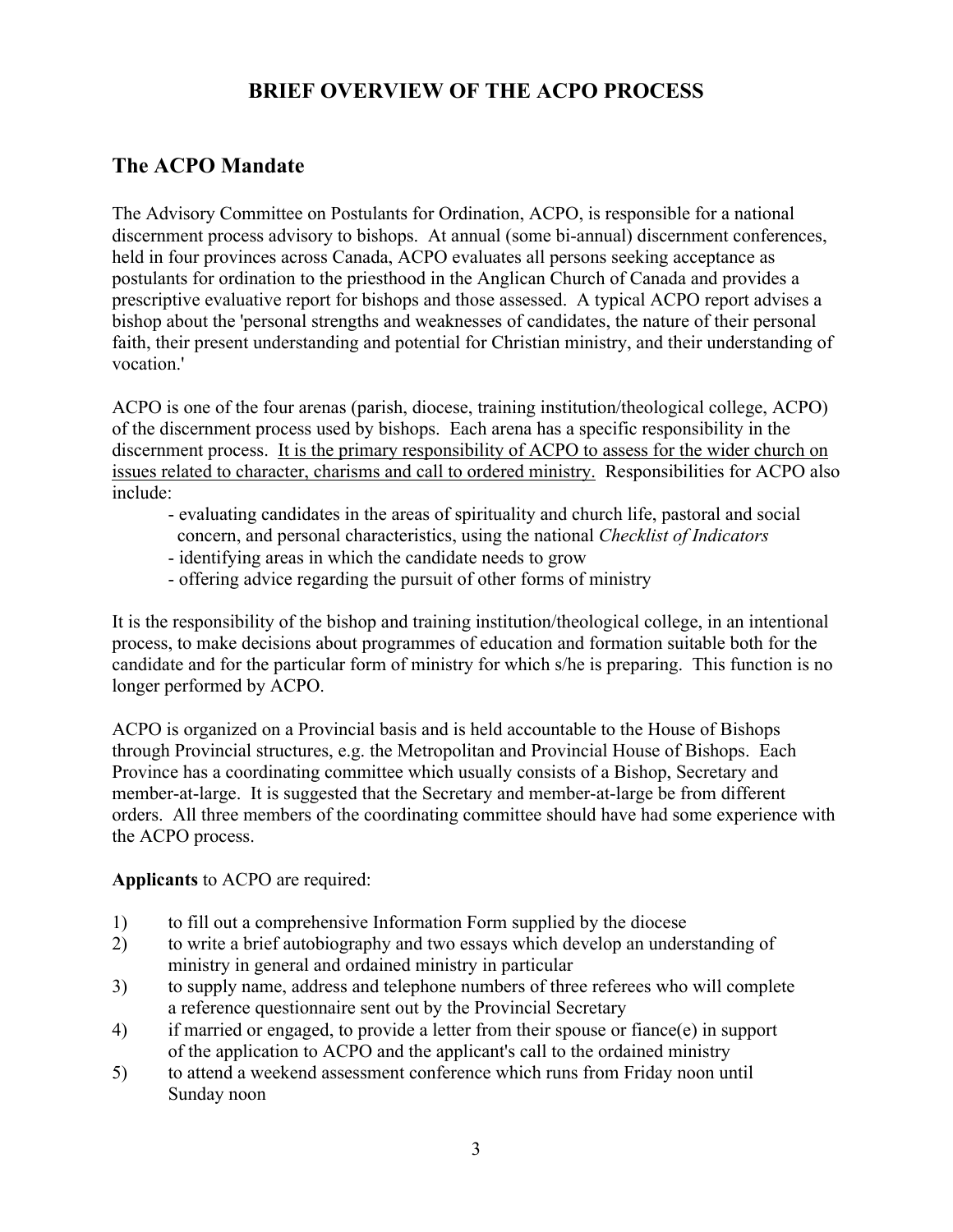**Assessors** are chosen by the ACPO Secretary from a list of nominees supplied by the diocesan bishops or their designates. Training for the assessment conference usually takes place on the Thursday afternoon/evening and Friday morning of the conference weekend. Training is designed to lead the 3-member panels of assessors to develop a set of criteria for the interviews with the applicants and to explore and increase their understanding of the ordained ministry. Training sessions may also include guidelines for writing the assessment reports.

**The Conference** is an exercise in discernment of vocations to the ordained ministry. It is almost always a very stressful time for the applicants and the assessors. With the support of the Chaplain who leads in worship planning and gives pastoral care, an atmosphere of genuine care can often be maintained throughout the weekend.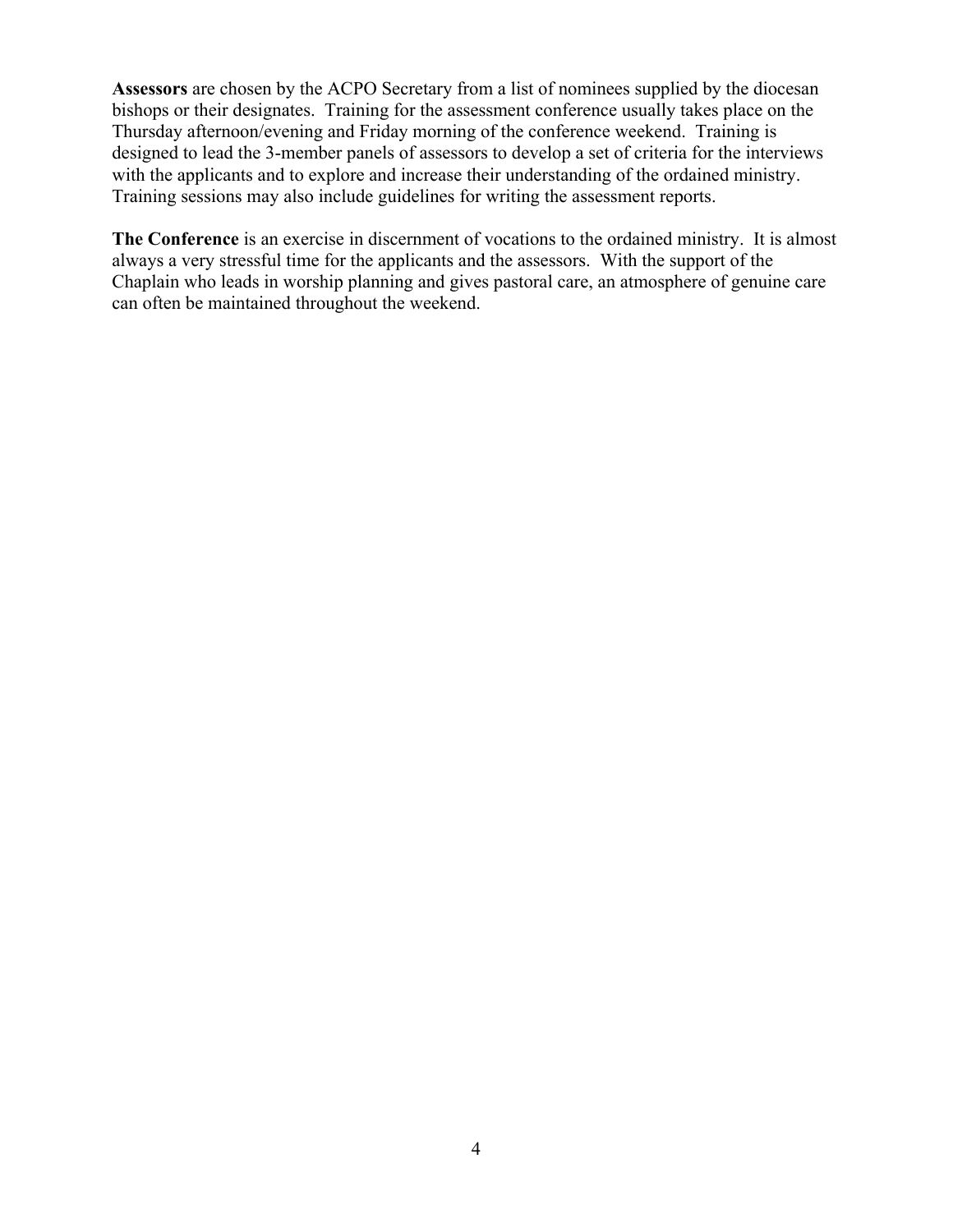### **ACPO PERSONNEL AND THEIR ROLES**

#### **THE ROLE OF THE BISHOPS**

**The Provincial House of Bishops** in each region is responsible for appointing the Secretary and member-at-large of the ACPO Coordinating group.

**Diocesan Bishops or their designates** are to nominate annually, using the *Checklist of Qualities For Assessors For Bishops to Complete*, a list of potential assessors from their diocese who are willing to serve at a Provincial ACPO Conference. It is helpful to receive along with the list of nominees a brief note about each, in which his or her gifts or particular areas of expertise are indicated. The list of nominees should include clergy and laity, women and men, young and old. The names of experienced assessors should be included but it is important to bring new people into the process.

Each diocese is responsible for its pre-ACPO selection process and testing, the assembling of candidates' files (4 copies of the information form, spouse's letter, essays on ministry, brief autobiography and parish commendation) and inviting candidates to attend the Provincial assessment conference.

Bishops should pay particular attention to the covering Information Form which spells out for the assessment teams any concerns or questions which a bishop may have about a candidate. This help can be invaluable. It is particularly important for assessors to know from the bishop what kind of ministry is being sought by the candidate (e.g. stipendiary or non-stipendiary, parish or other forms of full or part-time ministry).

Bishops should feel free to direct any questions, complaints or criticisms about ACPO reports to the Provincial Secretary.

#### **THE ROLE OF THE NATIONAL EPISCOPAL CHAIRPERSON**

The National House of Bishops appoints the Chair from among the four Chairs of the Provincial ACPO Coordinating Committees. The Chair of the National Coordinating Committees chairs the annual national meeting of the Provincial ACPO Secretaries as well as the triennial meeting of the National Coordinating Committee, and reports on ACPO matters to the National House of Bishops.

#### **THE ROLE OF THE PROVINCIAL EPISCOPAL CHAIRPERSON**

The Provincial Episcopal Chairperson, a Bishop, is appointed by the Metropolitan for each Province. The Bishops provides a liaison between the ACPO Coordinating Committee and the Provincial Coordinating Committee, may report on ACPO matters to the National House of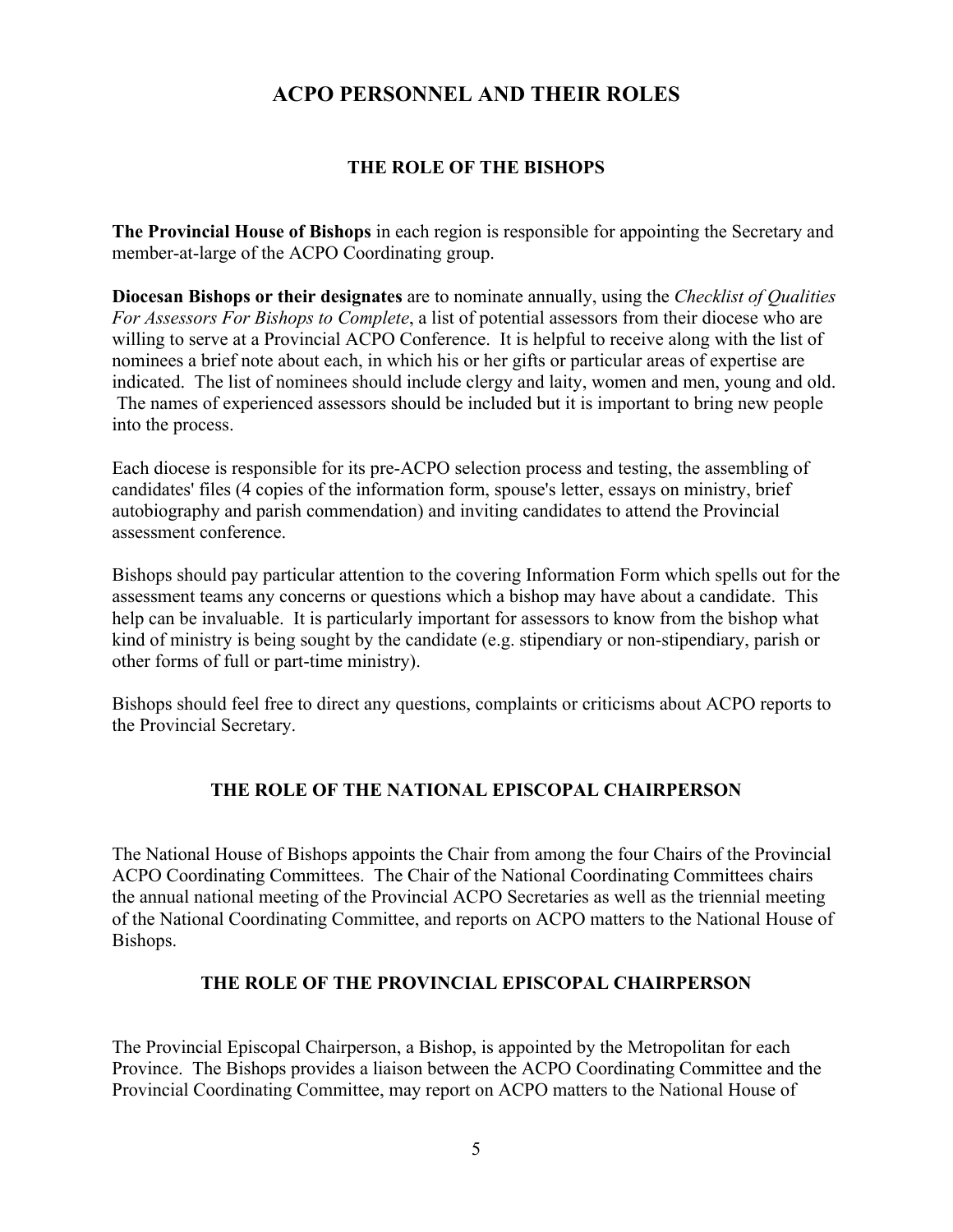Bishops, provides episcopal support for the Provincial ACPO Coordinating Group and may attend the triennial National Coordinating Committee meeting.

The Chairperson should be in attendance at the Provincial assessment conferences and usually presides at its opening Eucharist. He or she also presides at meetings of the Provincial ACPO Coordinating group.

#### **THE ROLE OF THE PROVINCIAL SECRETARY**

The Secretary, appointed by the Metropolitan, is accountable to the Metropolitan, to the Provincial House of Bishops, to the Episcopal Chairperson, and to the National Coordinating Committee.

The Secretary implements ACPO policy and takes responsibility, in consultation with the Provincial Coordinating Committee, for appointing assessors and in planning and directing the annual ACPO Conference.

#### **THE ROLE OF THE MEMBER-AT-LARGE**

The member-at-large, appointed by the Metropolitan and House of Bishops, provides advice, consultation and support to the Secretary. It is suggested that the member-at-large have particular expertise: as a trainer of assessors, as a Secretary-trainee, as a representative of the Provincial Ministry Committee, or represents an area of ministry important to the province.

#### **TERMS OF APPOINTMENT**

The Chairperson, Secretary and member-at-large are each appointed for a three year term. The position of Secretary usually rotates amongst the dioceses in each province. Normally, to provide continuity, there is a one year overlap in the terms of the Chairperson, the Secretary and the member-at-large (i.e. if the Chairperson's term is 1998-2000, the Secretary's term will be 1999-2001 and the member-at-large's term will be 2000-2003).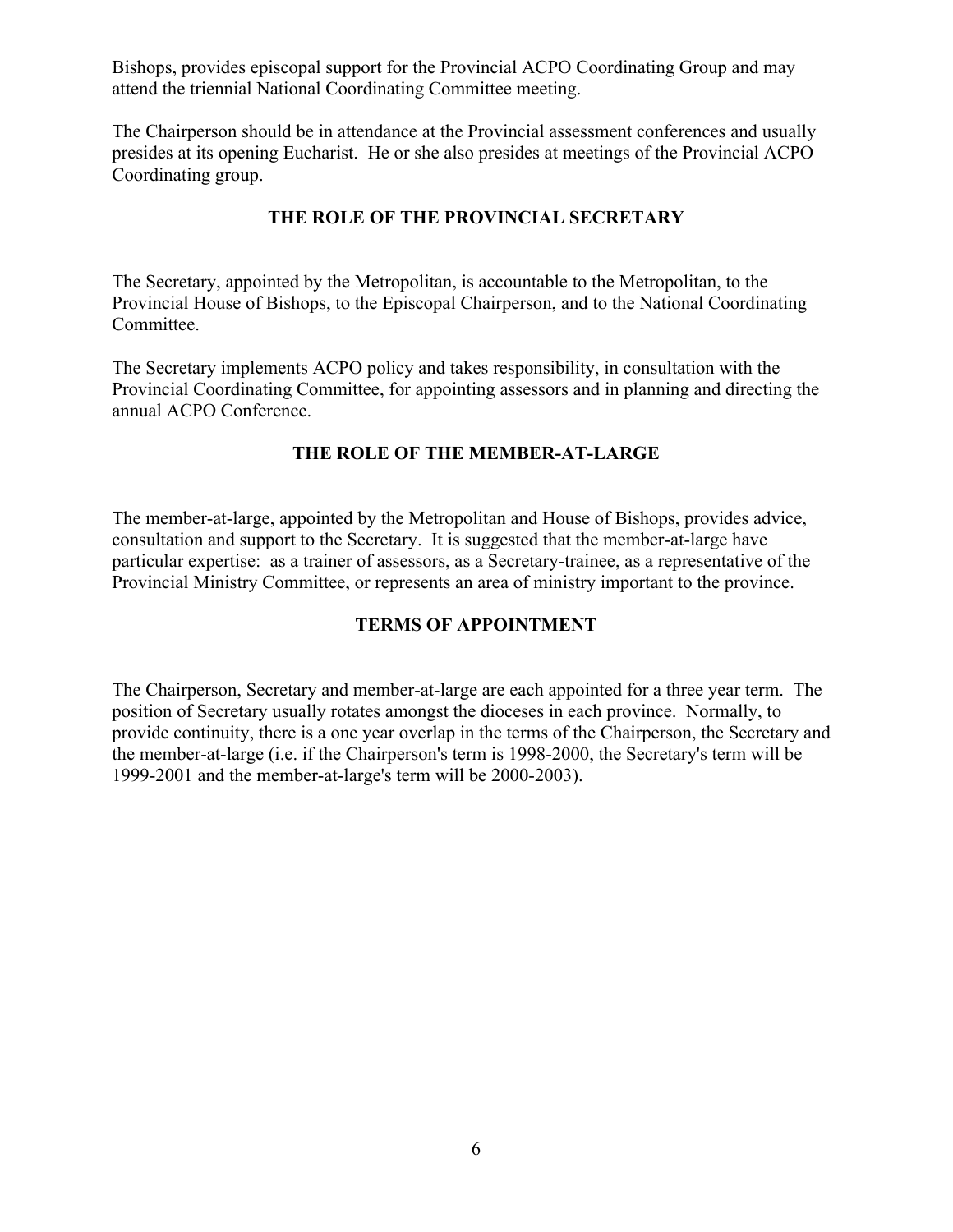### **THE APPLICATION PROCESS**

#### **THE PROCESS FOR PROSPECTIVE POSTULANTS**

**\*\*\*It is crucial that each applicant to ACPO has received a copy of the booklet 'Ordination Prerequisites' (National House of Bishops Publication) and the current ACPO Guidelines. Diocesan bishops or their designates should ensure that applicants satisfy the requirements which are set out in those documents before candidates are sent to a provincial assessment Conference.\*\*\***

Each province should establish its own timeline for the application process which will ensure that all the required documentation has been submitted well in advance of the Conference date. No candidate whose file is incomplete should be sponsored to a provincial assessment Conference. Sufficient time should be allowed for diocesan pre-ACPO testing results to inform the application process.

Each applicant completes the Information Form (copied on yellow, pink and blue paper to provide four sets), attaches 4 copies of the required essays and returns them all to the Bishop for signature.

The Provincial Secretary sets a date by which the Bishops will have supplied the following material for each applicant:

- 1) The 'Bishop's Information Form' indicating
	- a) the kind of ordained ministry sought
	- b) the programme to be undertaken
	- c) areas to which assessors should pay attention (a current or potential problem of which the Bishop has been made aware by pre-ACPO testing)
- 2) The applicant's Information Form in quadruplicate (signed by the Bishop) and the set of essays
- 3) The Parish Commendation

If a diocese does not meet this deadline, the candidate's place may be forfeited.

The Provincial Secretary (or the Diocesan Bishop) sends **confidential** Reference Questionnaires to the referees named by the Applicants and adds them to the files made available to the assessors at the provincial Conference. It is the responsibility of the candidates to provide accurate information about how referees may be contacted.

The Secretary acknowledges to each applicant receipt of the file and its completeness and supplies details about the Conference and how to get there. A brief description of what can be expected at the Conference should be given. It is helpful to let candidates know the 'dress code' and to suggest that they bring musical instruments, games, sporting equipment, etc. if such facilities are available. Some provinces make it a policy to invite the spouse of a married applicant to attend the conference. Applicants are responsible for their own travel costs, subject to any diocesan assistance, but not for the costs of Conference meals or accommodation.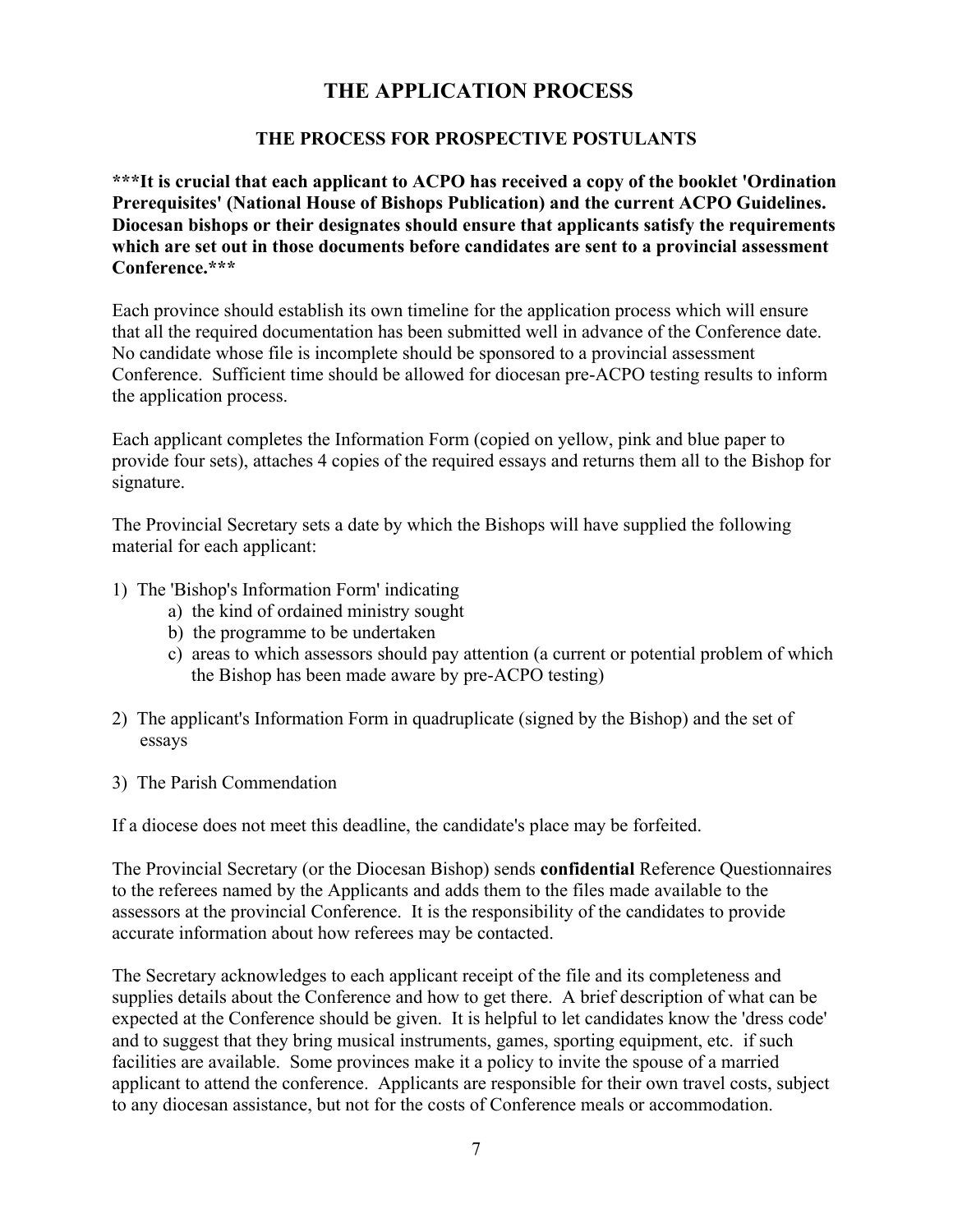# **THE SELECTION AND WORK OF ASSESSORS**

Each year Diocesan Bishops provide the Secretary with the names of both lay and clergy assessors for diocese. These people are mature Anglican Christians whose experience in the Church has given them insight into the exercise of ordained ministry and the qualities desirable in those who practice it. The Secretaries will only use assessors approved by diocesan bishops.

Assessors are deployed in panels of three members. It is imperative that at least one panel member have ACPO Conference experience. The make up of each panel should satisfy the following criteria:

*i) a good mix of experience, expertise, men, women, lay and ordained in each panel ii) no assessor is related to any applicant at the conference*

At least one panel should include an ordained woman as the ordained member. At least one panel should include an ordained man as the ordained member. Assessors are asked to telephone the Secretary if for any reason they should not assess or do not wish to assess any applicant assigned to their group (e.g. a conflict of interest).

Assessors are to be sent instruction on travel, etc. Their costs will be covered by the ACPO budget.

#### **ASSESSOR TRAINING**

The Provincial Secretary will develop means of training assessors in their conference duties and will ensure that each assessor is familiar with the conference process.

Training will focus on the nature of the work at hand. It is helpful to have some kind of small group work at the outset to allow panel members to become comfortable with each other and to lay the foundation for effective teamwork. **The spiritual dimension of the conference should not be neglected, especially the discipline of prayer.** In order to foster common understandings of ordained ministry, assessors should discuss relevant criteria in their panels and share their findings in a plenary session. The input of the Episcopal Chairperson can be very helpful in providing a bishop's view of the selection process leading to ordination.

From time to time applicants will arrive at an ACPO Conference in a state of crisis. The interview process may reveal incidents of abuse, marriage or family breakdown or symptoms of acute and debilitating loss. The temptation is felt at times to replace ACPO's mandate of discernment of character, charisms and call to ordained ministry with pastoral care. **It seems prudent not to assess any candidate in a state of crisis or personal instability/volatility but to refer them back tot he sponsoring bishop. An ACPO conference is not the appropriate place to engage in therapeutic or diagnostic work. Should interviewers unwittingly tap into an applicant's trauma, the chaplain should provide pastoral care and make an attempt to arrange for help to receive the applicant home safely.**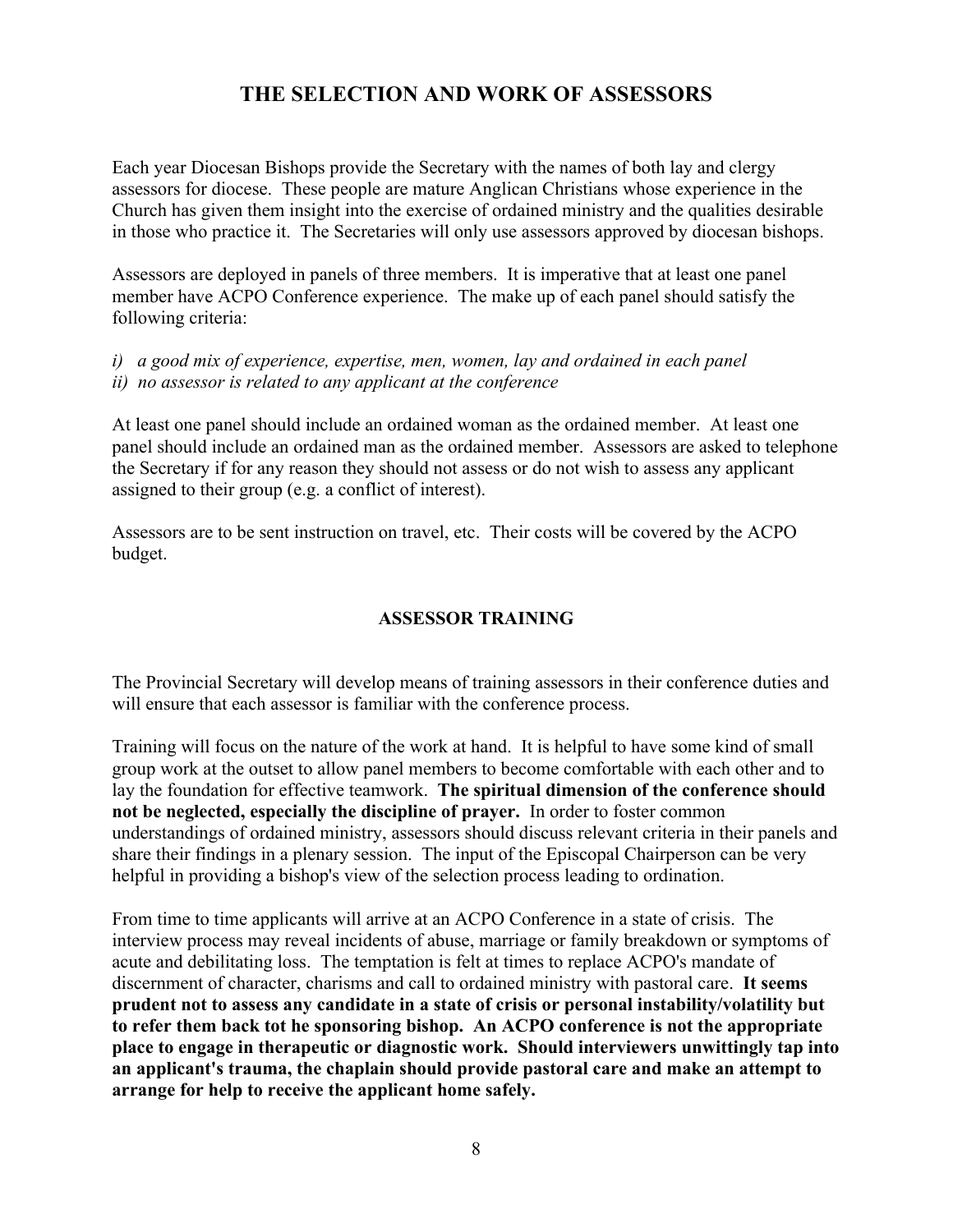The Secretary may choose to send information regarding interviewing techniques or the theology of ordained ministry to assessors for their perusal before the Conference. The document '*Checklist of Indicators of the Potential of Prospective Postulants*' may prove useful for stimulating thinking and discussion.

At the Conference the Secretary will review both the Conference schedule and the process for writing and producing reports. Each panel will be responsible for assessing a **maximum of 4**  applicants and for producing a succinct prescriptive and evaluative report on each. It is essential that the content of the report support clearly the recommendation that has been made.

Each report will be received and approved by the plenary of assessors and then signed by the Secretary. Upon reading the report, the applicant signs it to indicate that he or she has received it at the conclusion of the ACPO process.

#### **The Secretary should be extremely careful to screen out of reports any comments which will betray the identity of the referees or the source of any information in the files.**

Clerical and/or computer consultant assistance should be solicited to produce the final reports (five copies). The Secretary keeps one copy for the ACPO files (with the blue copy of materials)and attaches the other copies to the four sets of applications which are sent to the Diocesan Bishop(pink and yellow) and the National Office (white). All letters of reference are attached to the copy sent to the National Office.

The Provincial Secretary holds the files for two years and then destroys them.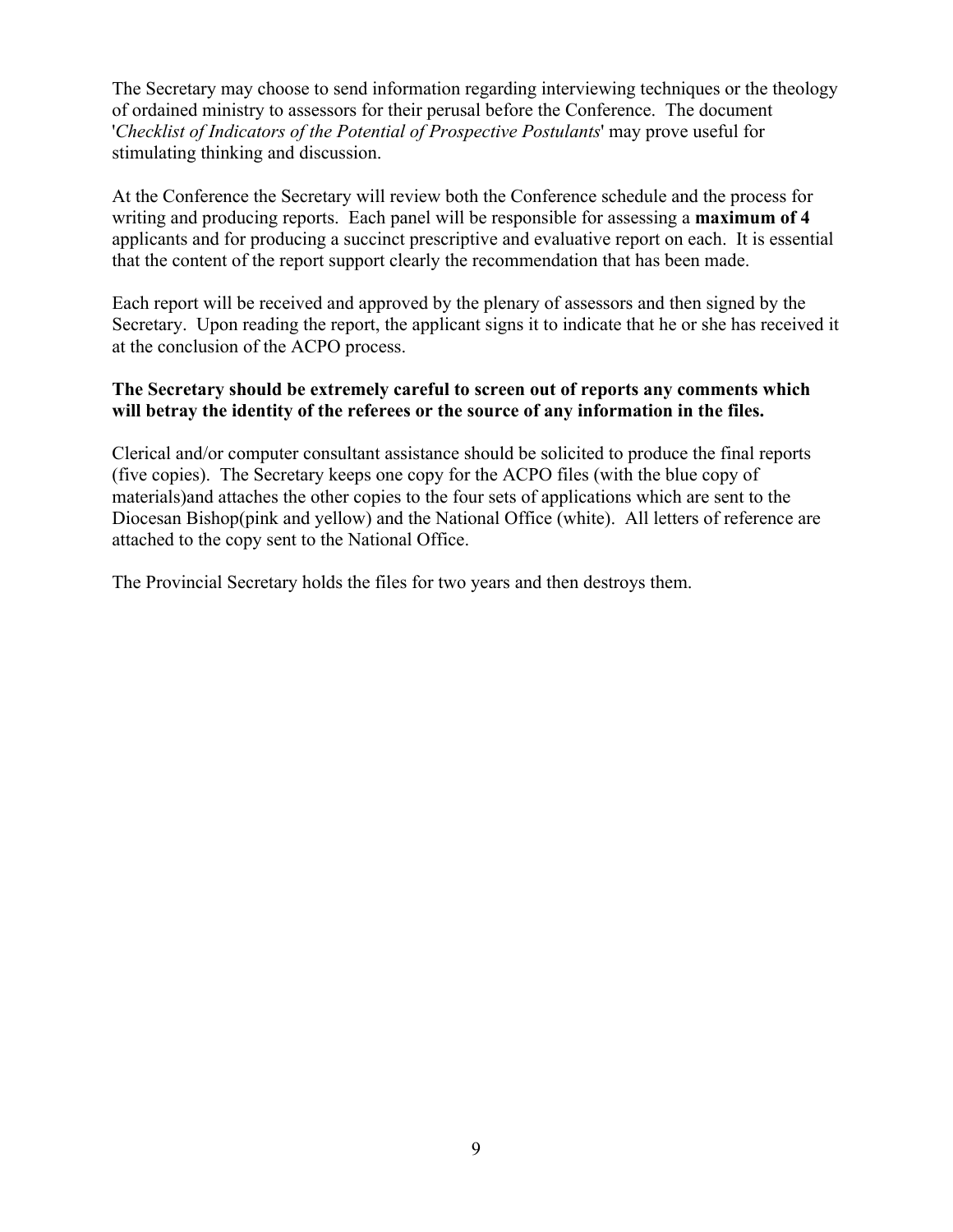# **THE ACPO CHAPLAIN**

A Chaplain is appointed for each provincial Conference. He or she will work closely with the Secretary **but will not be involved in the assessment process.** The Chaplain serves as pastor to applicants, assessors, and the Secretary. The Chaplain's duties include:

*1) provision of pastoral care and support to all who attend the provincial Conference, particularly to those who react badly to receiving a 'not recommended' report or who experience distress during the interviews*

*2) to work with 'worship teams' to plan and facilitate the worship services throughout the Conference*

*3) to lead in the planning of the 'Chaplain's Hour' on Saturday evening while the assessors are preparing reports*

It is helpful to notify the Chaplain on Sunday morning of those who will receive 'not recommended' reports so that she or he can be available to respond readily to any distress.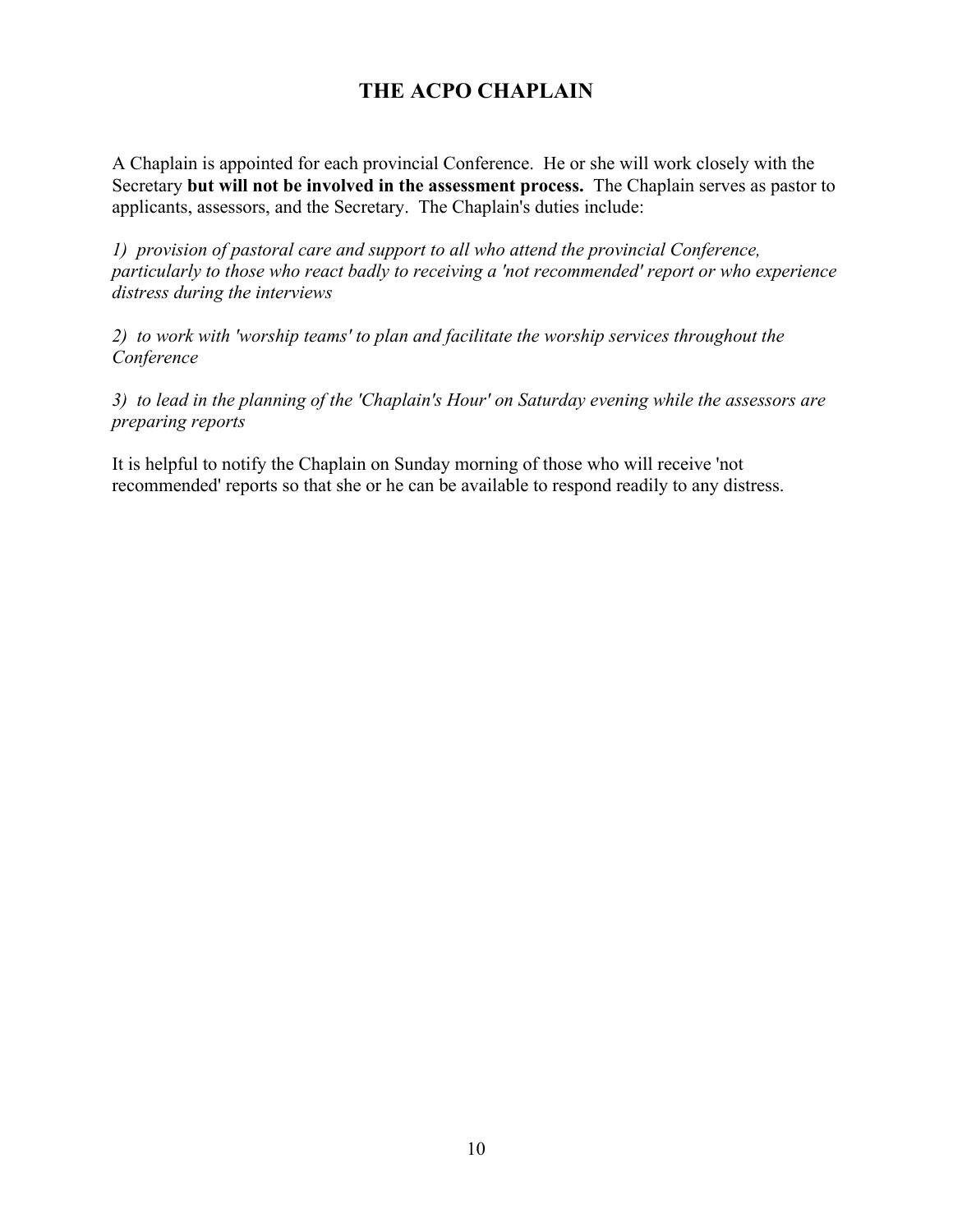# **SAMPLE CONFERENCE SCHEDULE**

## *STAFF ONLY*

| Thursday<br>Friday | $12:00 \text{ pm}$<br>12:30 pm<br>$2:00$ pm<br>$6:00 \text{ pm}$<br>$7:00$ pm<br>$9:00 \text{ pm}$<br>$9:15$ pm<br>$8:00$ am<br>$9:00$ am | <b>Staff Registration</b><br>Lunch<br><b>Staff Orientation/Training Begins</b><br>Dinner<br><b>Staff Training</b><br><b>Evening Devotions</b><br>Social Time<br><b>Breakfast</b><br>Morning Prayer (Commissioning of Staff) |
|--------------------|-------------------------------------------------------------------------------------------------------------------------------------------|-----------------------------------------------------------------------------------------------------------------------------------------------------------------------------------------------------------------------------|
|                    | 9:30 am                                                                                                                                   | <b>Staff Preparation</b>                                                                                                                                                                                                    |
|                    |                                                                                                                                           |                                                                                                                                                                                                                             |
| Friday             | 11:30 am                                                                                                                                  | Candidates' Registration                                                                                                                                                                                                    |
|                    | $12:00$ noon                                                                                                                              | Welcome and Briefing                                                                                                                                                                                                        |
|                    | $12:30 \text{ pm}$                                                                                                                        | Lunch                                                                                                                                                                                                                       |
|                    | 1:30                                                                                                                                      | All Worship Teams Meet With the Chaplain                                                                                                                                                                                    |
|                    | 2:00                                                                                                                                      | Worship Team #1 with Chaplain                                                                                                                                                                                               |
|                    | 2:30                                                                                                                                      | Group Interviews                                                                                                                                                                                                            |
|                    | 3:30                                                                                                                                      | <b>Staff Caucus</b>                                                                                                                                                                                                         |
|                    | 4:15                                                                                                                                      | Eucharist (Team #1), Celebrant & Preacher, Bishop                                                                                                                                                                           |
|                    | 5:00                                                                                                                                      | Social Hour                                                                                                                                                                                                                 |
|                    | 6:00                                                                                                                                      | Dinner                                                                                                                                                                                                                      |
|                    | 7:00                                                                                                                                      | Worship Team #2                                                                                                                                                                                                             |
|                    | 7:30                                                                                                                                      | Interview #1                                                                                                                                                                                                                |
|                    | 8:45                                                                                                                                      | Worship Team #3 With Chaplain; Staff Caucus                                                                                                                                                                                 |
|                    | 9:30                                                                                                                                      | Compline (Team #2)                                                                                                                                                                                                          |
| Saturday           | <b>Breakfast</b><br>$8:00$ am                                                                                                             |                                                                                                                                                                                                                             |
|                    | 8:45                                                                                                                                      | Morning Prayer (Team #3)                                                                                                                                                                                                    |
|                    | 9:30                                                                                                                                      | Interview #2                                                                                                                                                                                                                |
|                    | 10:45                                                                                                                                     | Worship Team #4 With Chaplain; Staff Caucus                                                                                                                                                                                 |
|                    | 11:30                                                                                                                                     | Interview #3                                                                                                                                                                                                                |
|                    | 12:30                                                                                                                                     | Lunch                                                                                                                                                                                                                       |
|                    | 1:30                                                                                                                                      | Worship Team #5 With Chaplain; Staff Caucus                                                                                                                                                                                 |
|                    | 2:30                                                                                                                                      | Interview #4/Secretary's Hour                                                                                                                                                                                               |
|                    | 4:00                                                                                                                                      | Deadline for 4th Interview Request (to be conveyed to the Secretary)                                                                                                                                                        |
|                    | 5:00                                                                                                                                      | Social Hour                                                                                                                                                                                                                 |
|                    | 6:00                                                                                                                                      | Dinner                                                                                                                                                                                                                      |
|                    | 7:00                                                                                                                                      | Evening Prayer (Team #4)                                                                                                                                                                                                    |
|                    | 7:30                                                                                                                                      | Chaplain's Evening With the Candidates; Assessors Prepare Reports                                                                                                                                                           |
|                    | 9:00                                                                                                                                      | Candidates' Social Time; Staff Caucus                                                                                                                                                                                       |
| Sunday             | 8:00 am                                                                                                                                   | <b>Breakfast</b>                                                                                                                                                                                                            |
|                    | 9:15                                                                                                                                      | Eucharist (Team #5)                                                                                                                                                                                                         |
|                    | 10:15                                                                                                                                     | <b>Staff Caucus</b>                                                                                                                                                                                                         |
|                    | 10:30                                                                                                                                     | Reception of Reports                                                                                                                                                                                                        |
|                    | 11:30                                                                                                                                     | <b>Staff Closing Session</b>                                                                                                                                                                                                |
|                    | $12:00$ noon                                                                                                                              | Lunch                                                                                                                                                                                                                       |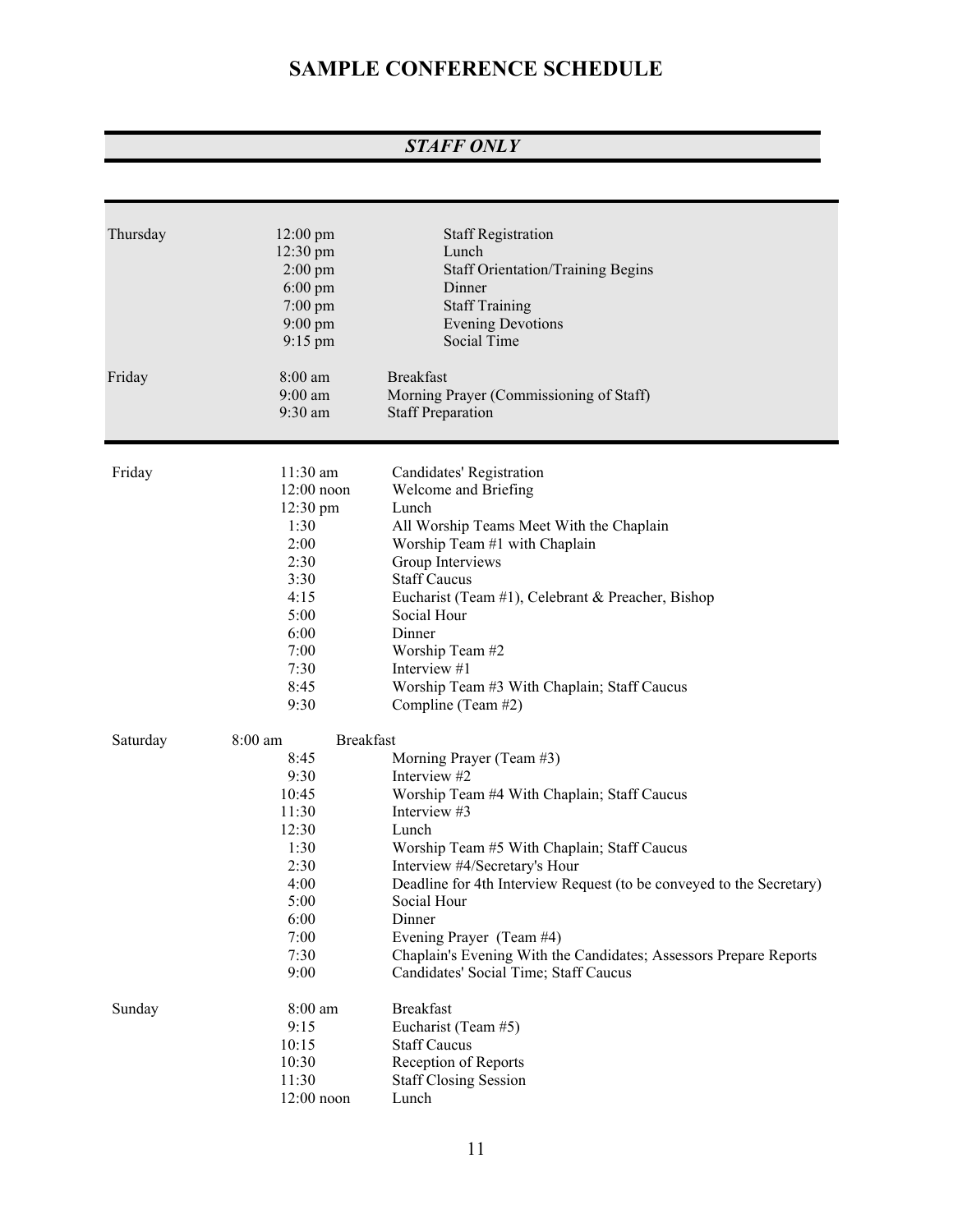# **PROVINCIAL SUPPLEMENT FOR SECRETARIES**

*The foregoing is meant to be a general description of the ACPO process and responsibilities. Each province, however, will have developed its own peculiar practices in many of these areas. Some provinces insist on the presence of spouses or fiance(e)s while others discourage it.*

*It would perhaps be helpful if someone in each province might, for the sake of incoming Secretaries and Episcopal chairpersons, reduce the oral tradition to writing. Of course, it is assumed that these will learn the process most readily by participating in it.*